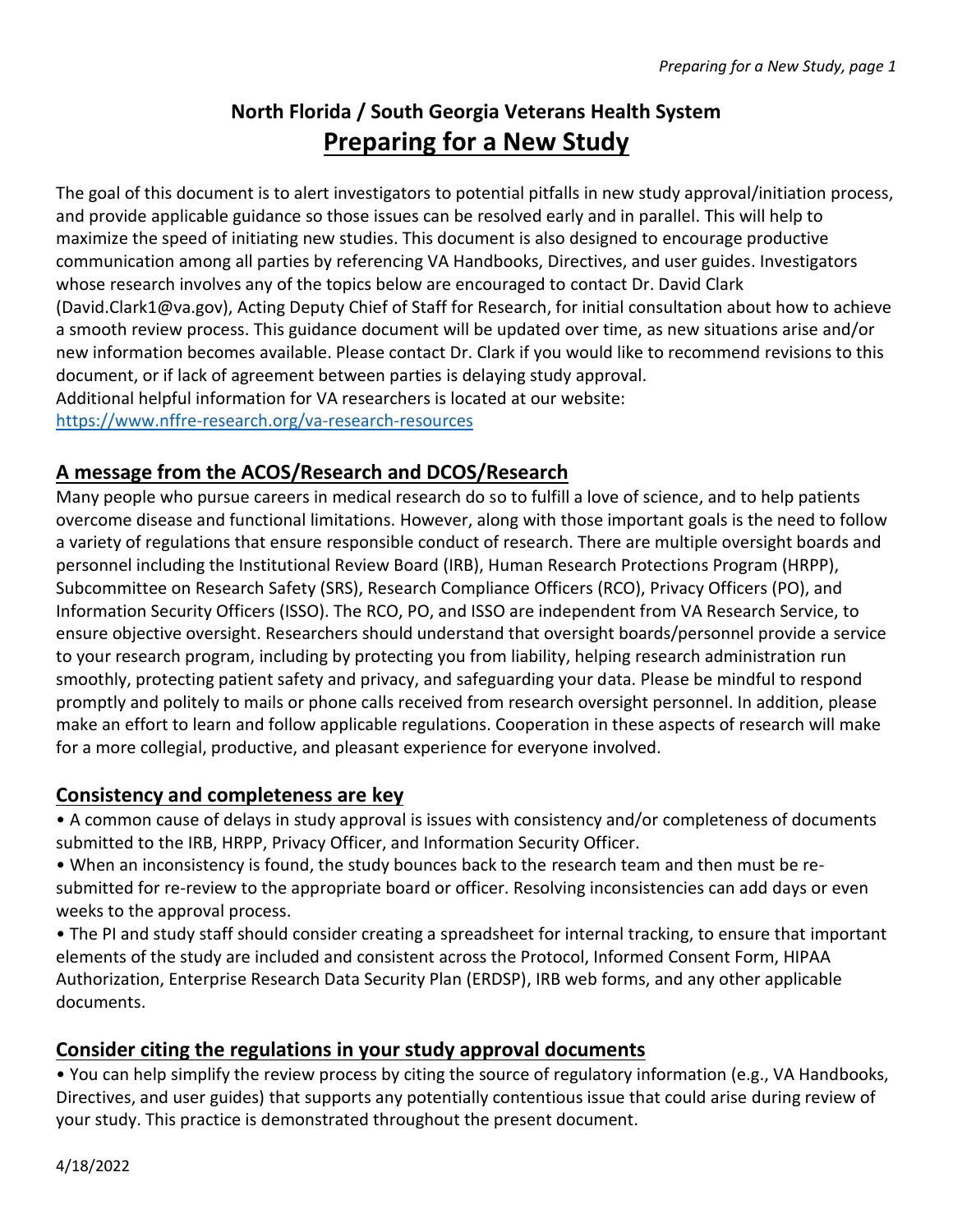• Citing the regulations will help to prevent people from talking past each other, and instead builds consensus by ensuring that all parties are reading the same pertinent regulatory sentences/paragraphs.

## **Do you need to hire staff for your study?**

• Please begin the hiring process immediately upon receiving notification that the sponsor intends to fund your study. Hiring of VA employees can take several months. Studies submitted/funded through NFFRE (i.e, studies with non-VA funding sources) are usually able to hire staff more quickly.

• If you need advice about how to advertise for staff members, please contact the Associate Chief of Staff for Research and/or Deputy Chief of Staff for Research.

#### **Which Institutional Review Board will oversee your study?**

• The Malcom Randall VA Medical Center (MRVAMC) does not have an internal IRB, but rather can use multiple different external IRBs depending on the circumstances. These are our "IRBs of Record" covered by our Federalwide Assurance (FWA): University of Florida (UF) IRB, VA Central IRB (VA CIRB), Western IRB – Copernicus Group (WCG IRB), Advarra IRB, or National Cancer Institute Central IRB (NCI CIRB).

• Single site studies conducted at MRVAMC (or collaborative studies between MRVAMC and UF) usually use the UF IRB. In unusual cases a different IRB might be used, such as if a commercial IRB is the IRB of record for a sponsored study.

• Multi-site studies: Use of a single IRB is required for non-exempt human studies with more than one institution engaged in the research (unless a single IRB exemption is granted by ORD).

- $\circ$  If the multi-site research is funded by the VA (such as the VA Cooperative Studies Program), then CIRB must be used. An exception is if the only two sites are MRVAMC and UF, in which case the UF IRB can be used. UF IRB cannot serve as the single IRB for studies with multiple VA sites, because UF is not an approved IRB of Record for any VA except MRVAMC.
- $\circ$  If the multi-site research is funded by a non-VA source, then UF IRB can be used (or a commercial IRB; WCG IRB or Advarra, if the study sponsor is utilizing their services).

• Industry sponsored trials can use any of the IRBs, depending on the circumstances. For single-site industry trials the UF IRB can be used, or a commercial IRB can be used if the sponsor has already engaged that IRB. For multi-site industry trials, a commercial IRB would generally be used. But the UF IRB could be used if a single-IRB exception is granted. Industry sponsored trials can also use VA Central IRB in some cases.

• ORD-approved expanded access ("compassionate use") studies can use UF IRB or WCG IRB. *Useful References:*

*• VHA Directive 1200.05:* REQUIREMENTS FOR THE PROTECTION OF HUMAN SUBJECTS IN RESEARCH (please search Directive 1200.05 for keyword "IRB of record" and "IRB(s) of record").

*• [https://www.research.va.gov/programs/orppe/single\\_irb.cfm](https://www.research.va.gov/programs/orppe/single_irb.cfm)*

## **Will you share data with an outside organization, and/or store data on a non-VA system?**

• The ability to store de-identified, coded, or identifiable data on an external system depends on the specific wording of the approved HIPAA Authorization and the specific wording of any approved agreements (contract, CRADA, DUA, DTA, etc.) pertaining to the study. See below for more information.

• You must include the outside organization as a "disclosure" on the HIPAA Authorization form (10-0493). See VHA Directive 1605.01, Section 13. Research.

• You may need to request an Authority to Operate (ATO) to use the external system.

• You may need to submit a Data Use Agreement (DUA) to describe the terms of data use and storage.

**However, data may be disclosed** *without* **a DUA to a non-VA individual or entity if it is for research purposes**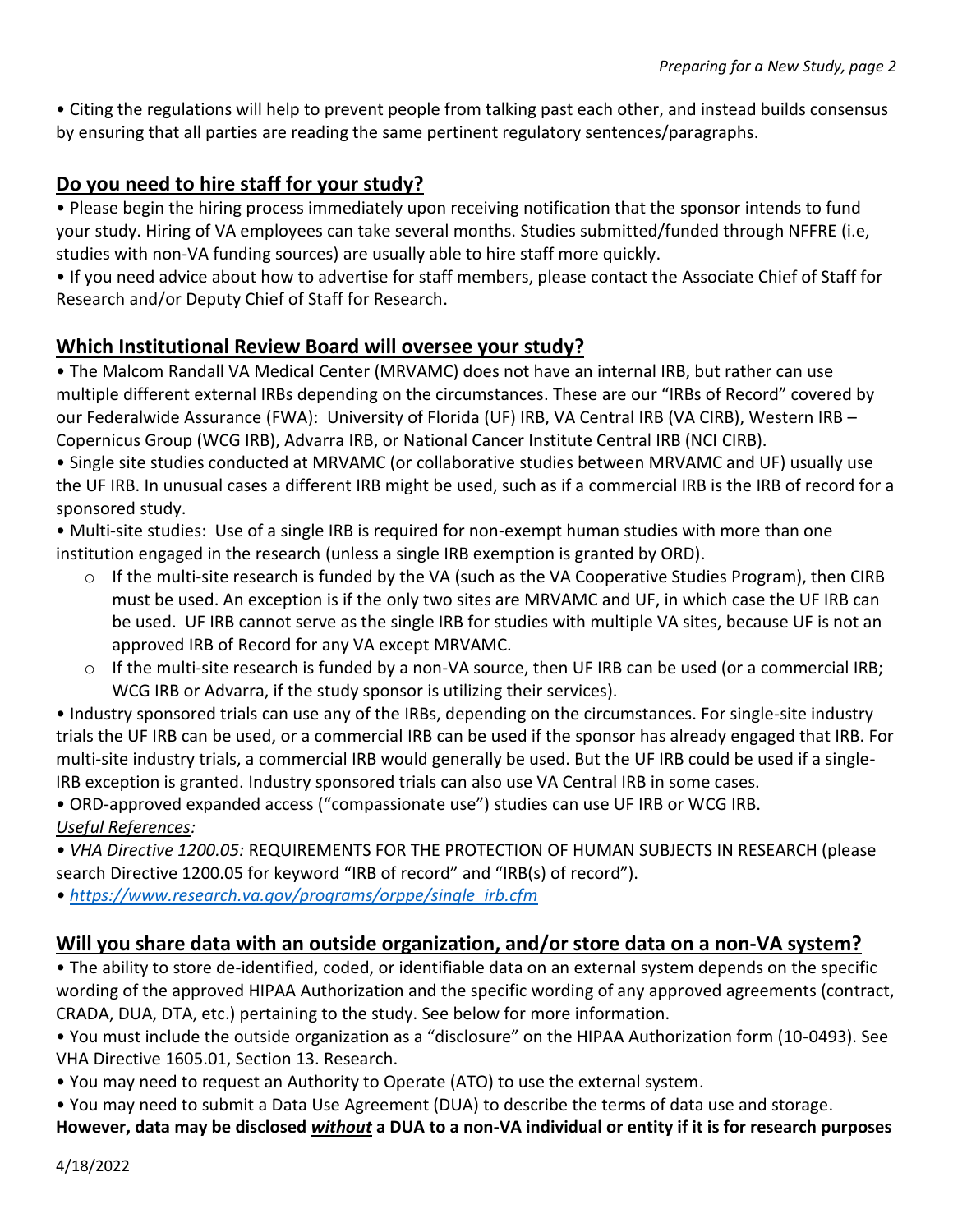#### **and a signed research informed consent and signed HIPAA authorization has been obtained from each research subject.** See VHA Handbook 1200.12, Appendix C, Section 2c.

• Some external systems already have regulatory language within existing financial contracts through Malcom Randall VA Medical Center, which may provide information regarding data use and protections. For example, the BRRC has existing contracts with UF Computing (for data storage) and with UF AMRIS (for MRI acquisition and data use).

• Storage of identifiable data on external systems requires a waiver from the VA Chief Information Officer (VHA Directive 1605.01, Section 13. Research, Paragraph 13). Otherwise, only de-identified data (or coded data without the linkage information) should be placed on external systems of collaborating organizations.

• If there is no agreement in place that restricts the external organization's use/disclosure of the information (e.g., optional language within a contract, DUA, memorandum, etc.), then ownership of the disclosed data transfers to the recipient and VA cedes control over the information (VHA Directive 1605.01, Section 13. Research, Paragraph 13). VA regulations would no longer apply to the disclosed data. *Useful References:*

- *VHA Directive 1080.01: DATA USE AGREEMENTS*
- *VHA Handbook 1200.12: USE OF DATA AND DATA REPOSITORIES IN VHA RESEARCH ◦ APPENDIX B: THE EIGHTEEN HEALTH INSURANCE PORTABILITY AND ACCOUNTABILITY ACT OF 1996 (HIPAA) IDENTIFIERS*
	- *◦ APPENDIX C: COMBINED DATA USE DATA TRANSFER AGREEMENT REQUIREMENTS*
- *VHA Directive 1605.01: PRIVACY AND RELEASE OF INFORMATION*
- *ERDSP Guide*<sup>1</sup> *: section on "External Information Systems and Data Sharing with non-VA Entities"*

#### **Will you collect data at a non-VA site?**

• If the study is administered by the VA or NFFRE, you will need a full or partial off-site waiver.

• For studies originating outside the VA (i.e., VA is a secondary research site), it might make sense to create an entirely separate IRB/HRPP submission for the portion of the work being conducted at the VA. Although this may sound like extra work, the clean division between VA and non-VA research may reduce administrative burden and confusion in the long run.

#### *Useful References:*

*<https://www.research.va.gov/resources/policies/ProgramGuide-Off-site-Research-1200-16.pdf>*

## **Are you working with an external organization that will require funding to conduct their research duties?**

• You may need to set up a financial Contract. Contracts can take several months to set up, so begin this process immediately upon receiving notification that the sponsor intends to fund your study.

#### **Are you working with an external organization on research that might lead to a patent or invention?**

• You may need to set up a Cooperative & Development Agreement (CRADA). A CRADA is a written agreement between VA and one or more non-federal parties to work together on a research project. The CRADA defines the terms by which the VA may accept or provide personnel, services, facilities, intellectual property, equipment, and other resources. If VA funding is required, VA must go through the acquisition and procurement channels.

• You may need to disclose a financial conflict of interest (FCOI) using OGE Form 450, available from the "Forms and Templates" library of IRBNet/VAIRRS.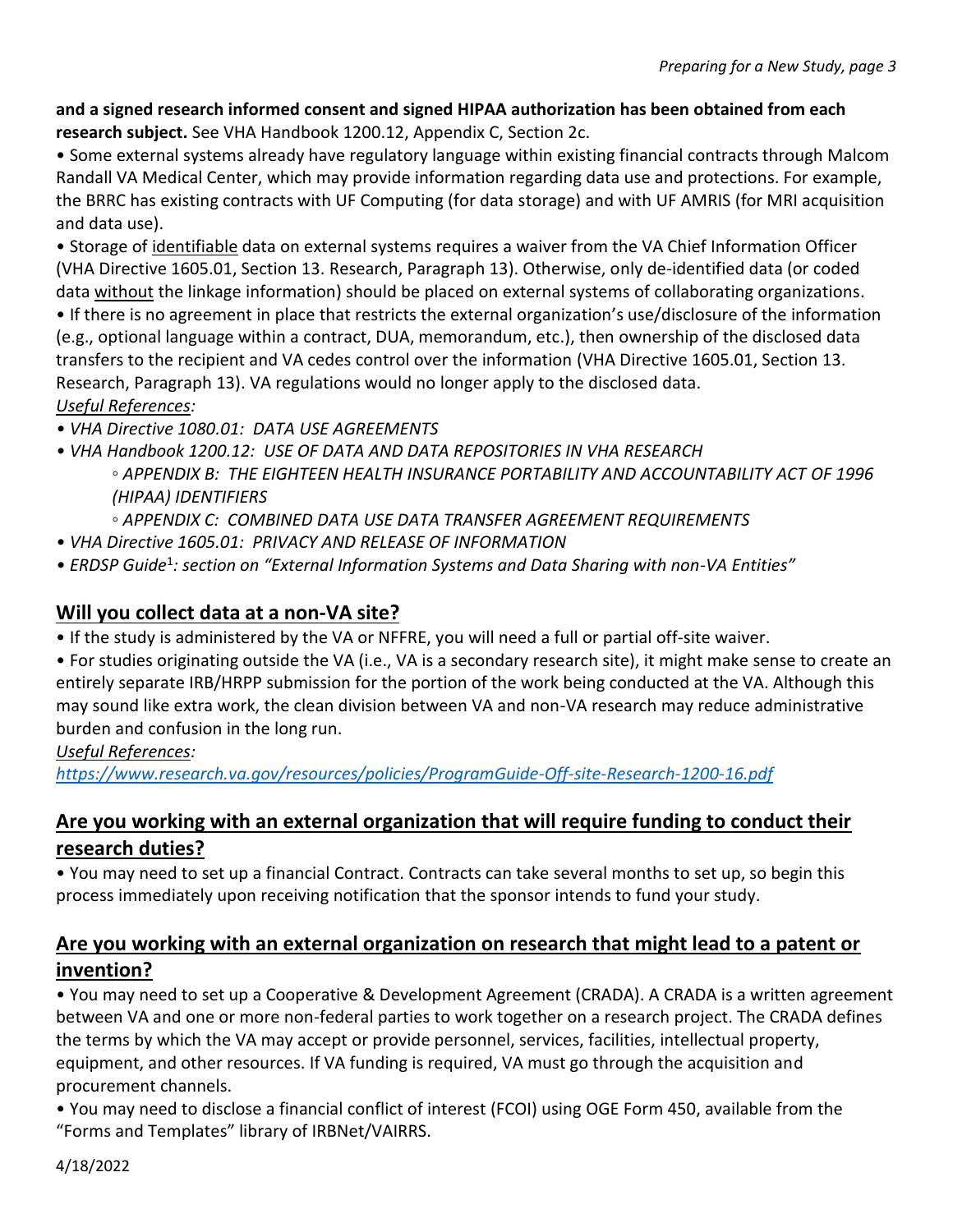*Useful References:*

*VHA Directive 1206: USE OF A COOPERATIVE RESEARCH AND DEVELOPMENT AGREEMENT*

## **Will you use an external collaborator's electronic informed consent process?**

*Useful References:*

*• ERDSP Guide*<sup>1</sup> *: section on "External Information Systems and Data Sharing with non-VA Entities"*

## **Will you share bio-specimens with an external organization?**

• You may need to set up a Material Transfer Agreement *Useful References: <https://www.research.va.gov/resources/policies/guidance/draft-mta-guidance.pdf>*

## **Will you use a medical device that is intended to diagnosis or treat patients, or that affects the body structure or function of a person or animal?**

#### *Useful References:*

*• "Guidance on Medical and Investigational Devices", located on the Research Service website:*

*https://www.nffre-research.org/va-research-resources*

*• VHA Directive 6550: PRE-PROCUREMENT ASSESSMENT AND IMPLEMENTATION OF MEDICAL DEVICES/SYSTEMS*

## **Will you use a mobile/wearable device or a portable storage device?**

• Mobile devices (laptops, hard drives, thumb drives, etc.) should be encrypted with FIPS 140-2 validated encryption, or its successor.

- A plan must be described to back up data from mobile and portable devices to prevent data loss.
- Mobile devices may have privacy or information security risks that must be addressed.
- Research sponsors and collaborators mobile applications can be used to collect data from VA research subjects if the data collected by the sponsor or collaborators mobile application is not owned by the VA. (Also see the section above on data sharing and storage to external organizations, with regard to data ownership.) *Useful References:*
- *ERDSP Guide*<sup>1</sup> *: section on "VA Mobile Devices, Applications and Portable Storage Devices"*
- *ERDSP Guide*<sup>1</sup> *: section on "External Information Systems and Data Sharing with External Entities"*

## **Will you recruit or screen potential participants using medical record review, mailings, or telephone?**

• You may need a "waiver of HIPAA authorization", "waiver of informed consent" and/or "waiver of documentation of informed consent" (please search Directive 1200.05 for keyword "waiver").

• There are regulations about how initial contact with potential research participants can take place (please search Directive 1200.05 for keyword "telephone").

• VA patients can be recruited to research studies using the VA Informatics and Computing Infrastructure (VINCI), specifically the Data Access Request Tracker (DART) application. *Useful References:*

- *VHA Directive 1200.05:* REQUIREMENTS FOR THE PROTECTION OF HUMAN SUBJECTS IN RESEARCH
- *VINCI DART: https://www.nffre-research.org/\_files/ugd/1aa558\_e8da0a019adb463094bcbb41040977bf.pdf*

## **Will you be sending identifiable information via email?**

4/18/2022